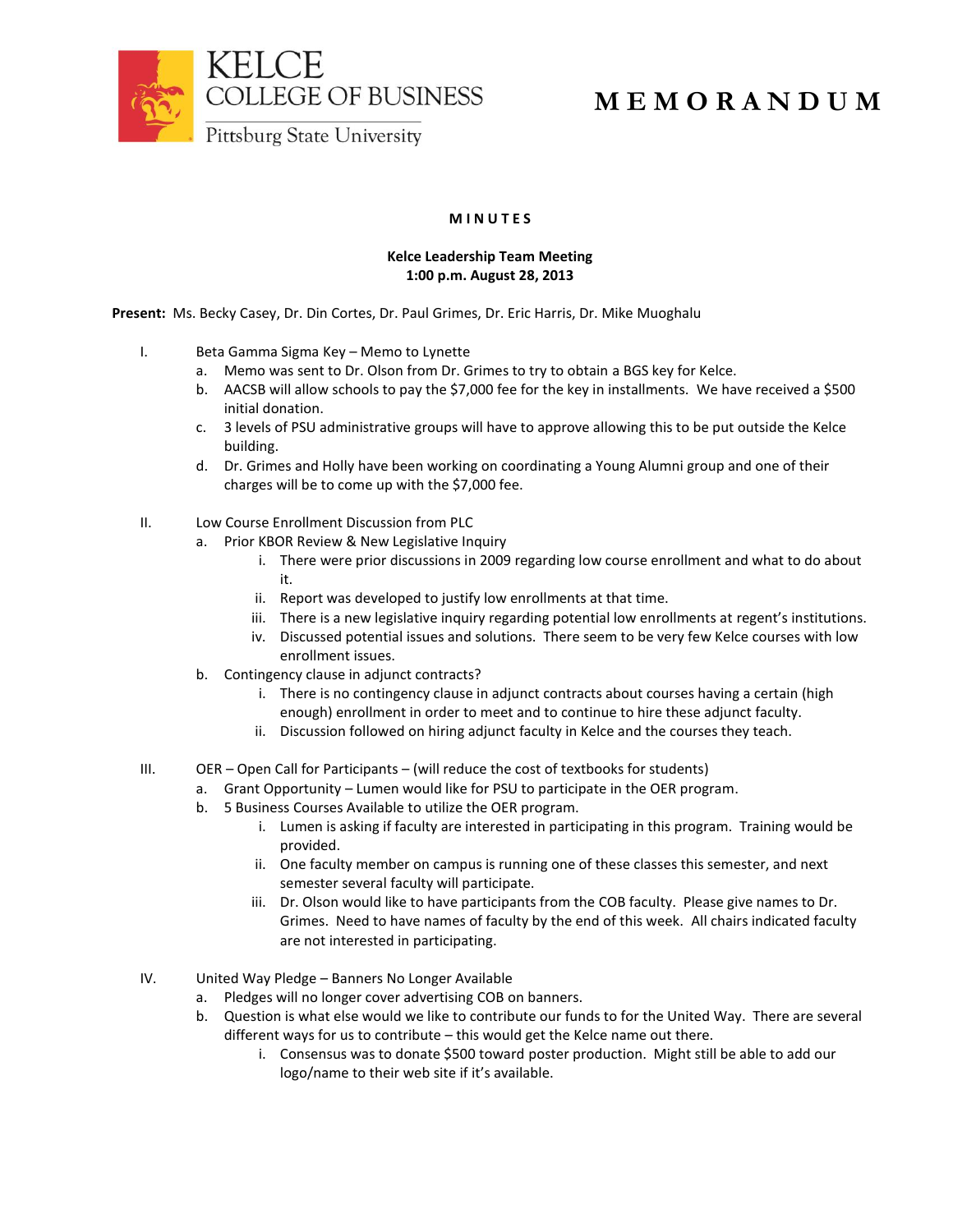- V. Discovery and Research Committee Representatives needed from each department
	- a. Dr. Lal will be the representative from ECON; Dr. Choong Lee will be representative from MGMKT; Dr. Del Vecchio will be representative from ACIS.
- VI. AACSB
	- a. Tables
		- i. Dr. Harris discussed AACSB requirements.
		- ii. Will not know for sure what will be required until AACSB Team leader comes to PSU for his visit in October.
		- iii. Tables may need to be prepared by major/discipline or program.
	- b. Exhibits for Team / Website
		- i. Distributed contents of evidence room from 2008.
		- ii. Reviewed the list to see what should be included for this review period.
	- c. Bullet Points
		- i. Will make a copy of each of the bullet points lists from each KLT member and compare and then make a master list.
		- ii. Discussion followed on bullet points. Bullet points should be very broad.
	- d. Resume template
		- i. Discussed using the Kelce vita template in Digital Measures. Dr. Grimes will contact Dr. Sha about implementing this.
		- ii. KLT were asked to submit updates/changes for the vita template if needed.
- VII. Chamber of Commerce Dates Sign Up
	- a. Dr. Grimes has asked all KLT to sign up for COC dates/breakfasts.
	- b. KLT will send dates of attendance for COC to Mimi to create a master list.

## VIII. Updates and Announcements

- A. Casey (ACIS)
	- a. Opening student organization meeting will be tonight in room 203.
	- b. Ms. Casey will not be going to Orlando this year.
- B. Cortes (ECON)
	- a. Will be contacting the outstanding alum soon.
- C. Harris (MGMKT)
	- a. Discussed software that Dr. Sang Lee is requesting to be purchased.
	- b. Visited Tom Box last week.
- D. Muoghalu (MBA)
	- a. Sept 16 will be the beginning of the next Mini-MBA Program (one week).
	- b. Digital Library Management course will take place in October.
	- c. MBA Enrollment about 118 (same as last fall)
- IX. Old Business
	- a. There were two finalists for the ACIS Chair position. Have interviewed one candidate. The other candidate from India has a questionable character and will not be interviewed. The committee is working to interview an additional candidate.
- X. New Business
	- a. Discussed presentation by Dr. Scott yesterday regarding possible enhanced partnership with Ft. Scott Community College.
- $XI.$  Adjourn 3:10 p.m.